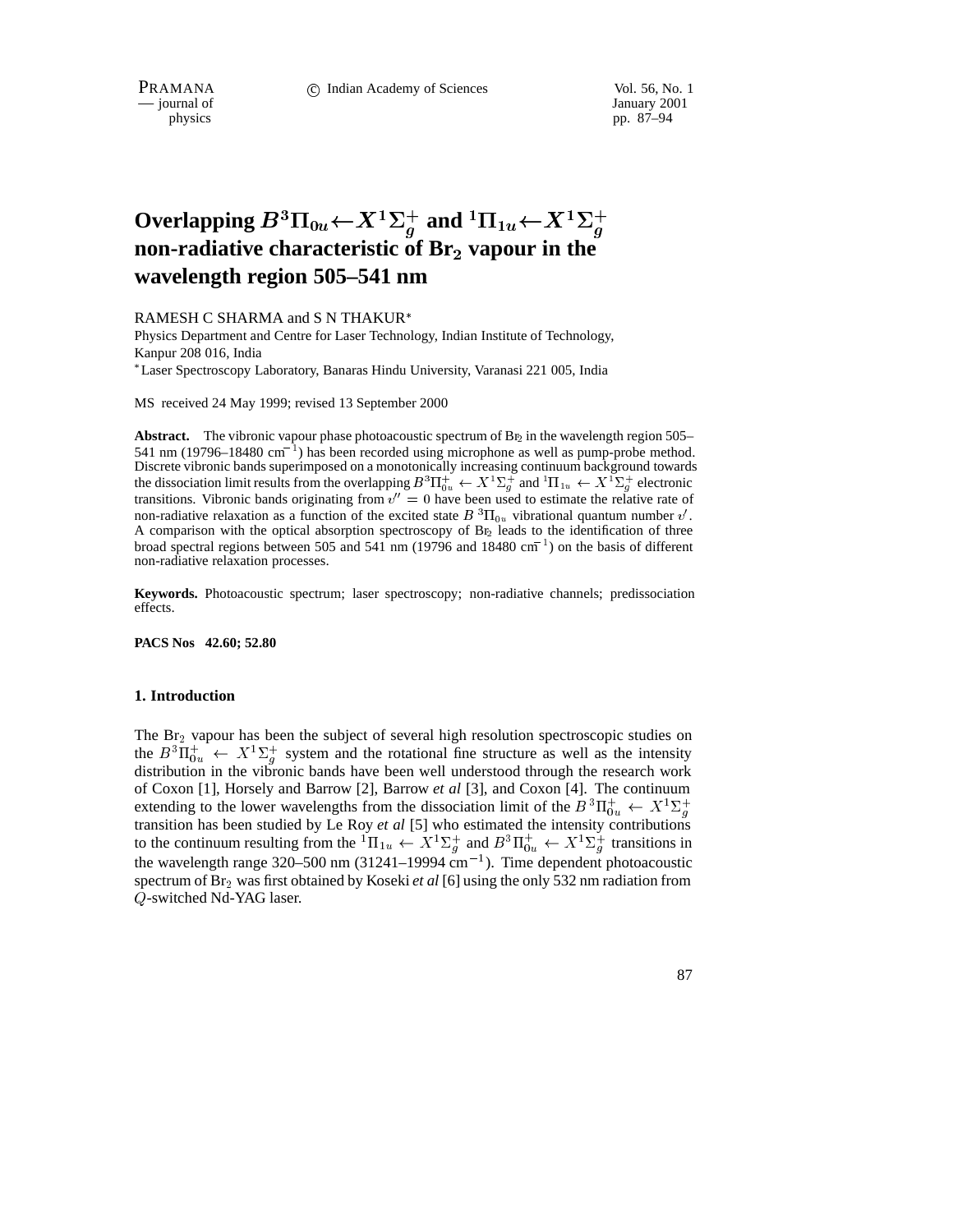

Figure 1. Partial potential energy diagram of Br<sub>2</sub> molecule.

In the present work we have estimated the relative non-radiative relaxations of excited molecules in  $B^3 \Pi_{0u}^+$  and  ${}^1\Pi_{1u}$  states from the analysis of vibronically resolved photoacoustic spectrum of  $Br_2$  vapour in the wavelength range 505–541 nm (19796–18480)  $\rm cm^{-1}$ ) for the first time. The spectral features of Br<sub>2</sub> vapour in this frequency range can be understood with the help of the partial potential energy diagram given in figure 1.

#### **2. Experimental**

The third harmonic (355 nm) radiation from a Nd-YAG laser [(Spectra Physics, Model DCR-III) Pumped Dye Laser] (Spectra Physics, Model PDL-2) in the yellow–green region using C-500 dye solution in methanol. The output energy of the dye laser was 4–7 mJ/pulse with a bandwidth of 0.05 nm and pulse repetition rate of 10 Hz.

The sample cell containing  $Br_2$  vapour was made from a Pyrex glass tube 15 cm in length and 4.6 cm in diameter. Quartz windows were fitted at the two ends and the two separate needle valves connected the photoacoustic cell. One needle valve was for the sample reservoir which could be maintained at liquid  $N<sub>2</sub>$  temperature and at room temperature and other needle valve connected it to the vacuum pump. The excitation from dye laser was made collinear with the probe beam from a 2 mW He–Ne laser and the latter was directed to the pin hole photodiode [EG&G Model-9025] detector assembly by means of mirrors schematically shown in figure 2. The absorption of the dye laser beam by the sample creates a concave lens-like thermal refractive index gradient in the cell that makes the probe laser beam diverge. The intensity variation of the probe beam at the detector leads to the electric signal as the dye laser wavelengths are varied, and fed into a box-car averager [EG&G model 162] with gated integrator [model 166].

Initial experiments in Br2 vapour were also carried out with the tunable dye laser and a photoacoustic cell identical to the one described above but fitted with a microphone. It was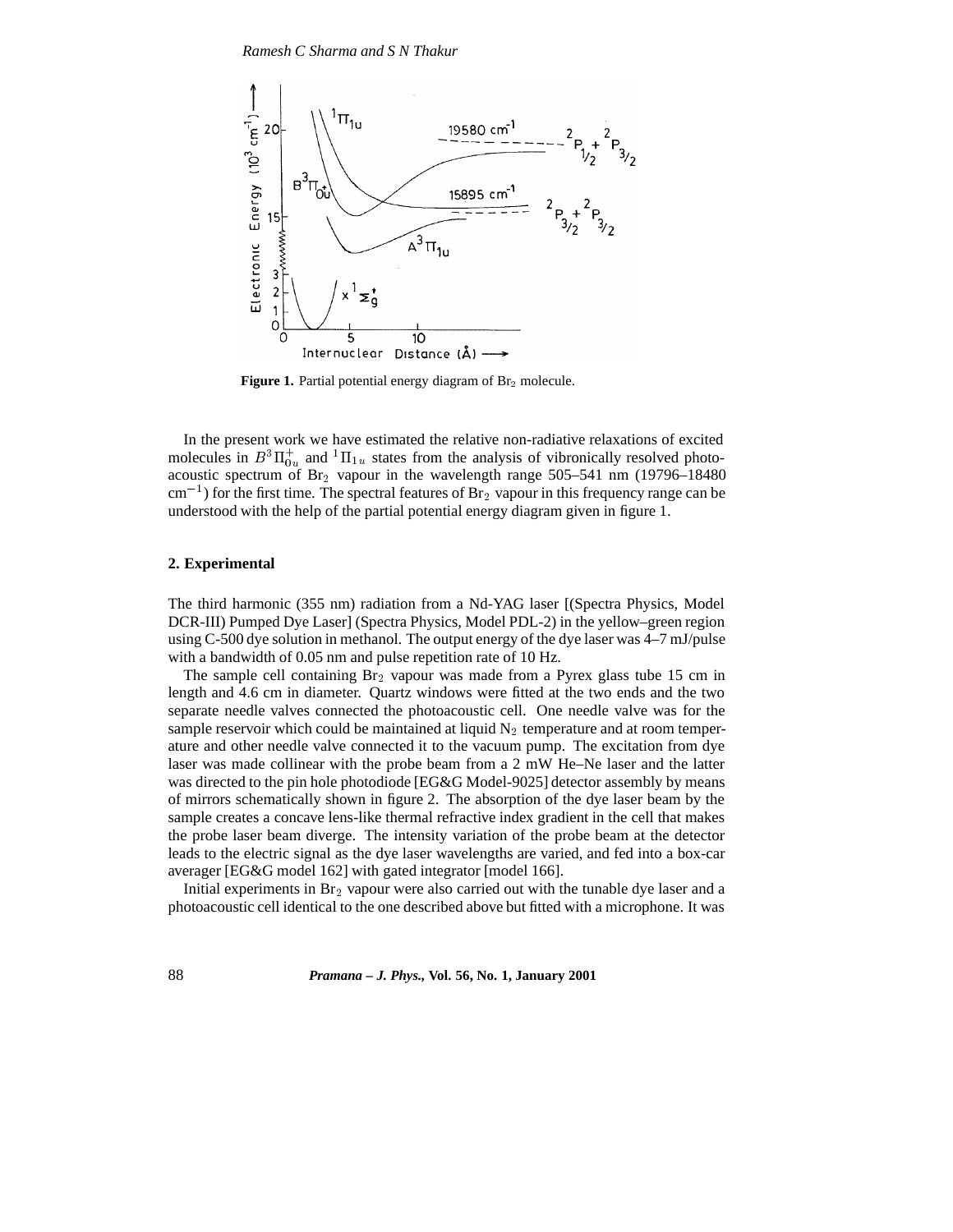

**Figure 2.** Schematic diagram of photoacoustic and photothermal experimental setup.

found that  $Br_2$  vapour damaged the microphone so that it could not be used for more than two hours in the presence of the vapour. Vapour pressure of  $Br<sub>2</sub>$  was 285 Torr. All results reported here were obtained by using the photothermal detection method using He–Ne probe laser.

When recording the spectrum the output of the box-car averager is fed to the first pen of a two pen chart recorder. The other pen of the chart recorder is connected to the optogalvanic signal resulting from a Fe–Ne hollow cathode lamp that is illuminated by a small fraction of the tunable dye laser radiation for the purpose of wavelength calibration. The experimental setup is schematically shown in figure 2.

## 3. The photoacoustic spectrum of  $B^3\Pi_{0u}^+\leftarrow X^1\Sigma_g^+$  system

The photoacoustic spectra of  $Br_2$  vapour, recorded as described above, were normalized by dividing the photoacoustic signal at each wavelength by the corresponding relative output power of the tunable dye laser. The normalized spectrum shown in figure 3a exhibits a banded structure superimposed on a background continuum that increases towards shorter wavelengths, rather sharply in the frequency range  $19579-18480$  cm<sup>-1</sup>, and then relatively slowly to still higher frequencies. The discrete bands exhibit increasing contrast in going from the lower to the higher frequency which reaches a maximum somewhere on the plateau region and then decreases to zero in the region of the dissociation limit of the  $B^3\Pi_{0u}^+$  state (see figure 3a).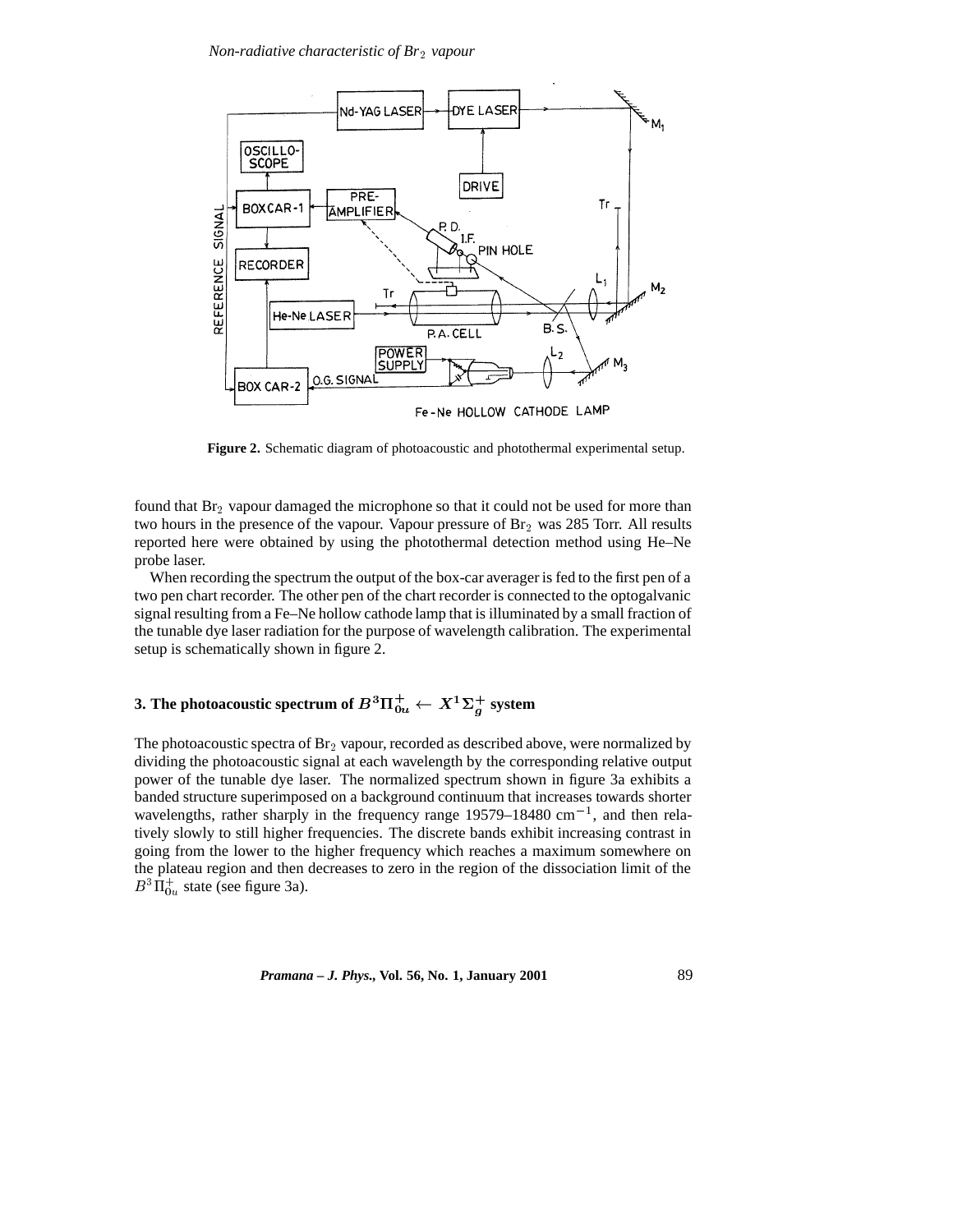

Figure 3. Normalized photoacoustic spectrum of Br<sub>2</sub> vapour (a), relative absorption strength of  $B^3 \Pi_{0u}^+ \leftarrow X^1 \Sigma_q^+$  (**b**), and relative absorption strength of  ${}^1 \Pi \leftarrow X^1 \Sigma_q^+$  (**c**).

#### **4. Analysis of the photoacoustic spectrum**

The discrete vibronic bands in the photoacoustic spectrum are easily identified in the light of the vibrational analysis of the corresponding optical spectrum by Coxon [4]. The natural abundance of <sup>79</sup>Br is almost equal to that of <sup>81</sup>Br and hence the proportion of <sup>79</sup>Br<sub>2</sub>, <sup>81</sup>Br<sub>2</sub> and  ${}^{79}Br$   ${}^{81}Br$  in the bromine vapour would be in the ratio of 1:1:2. It has not been possible to observe isotropic splitting in the vibronic bands of photoacoustic spectra and therefore our discussions are based on the assumption that measured peak position as well as the peak intensities correspond to the <sup>79</sup>Br  ${}^{81}$ Br isotope species in view of its higher abundance. The isotopic spectral peaks belonging to  $^{79}Br_2$  and  $^{81}Br_2$  would lie on either side of the  $^{79}Br$ <sup>81</sup>Br peak and would lead to a symmetric distortion of the vibronic band profile of the most abundant isotropic species. It is found that main progressions involve  $v'' = 0, 1$ . Photoacoustic signal intensity  $I_{PA}$ , in a pulsed excitation can be written as

$$
I_{\rm PA} = I_{\rm OA} A_{\rm nr} h\nu,\tag{1}
$$

where  $I_{\text{OA}}$  is optical absorption intensity calculated as the product of Frank–Condon factor and the corresponding Boltzmann factor  $\exp(-\Delta Ev''/KT)$ , where K is the Boltzmann constant, T is the absolute temperature of the photoacoustic cell.  $\Delta Ev''$  is the vibrational energy in ground electronic state measured from  $v'' = 0$ ,  $A_{nr}$  is the known radiative deexcitation probability and  $h\nu$  is the energy of vibronic transition. The vibronic bands in the region 18480 to 19500 cm<sup>-1</sup> involve excited state vibrational levels  $v'$  ranging from 21 to 43 as shown in figure 3a. The vibronic band frequencies of their relative photoacoustic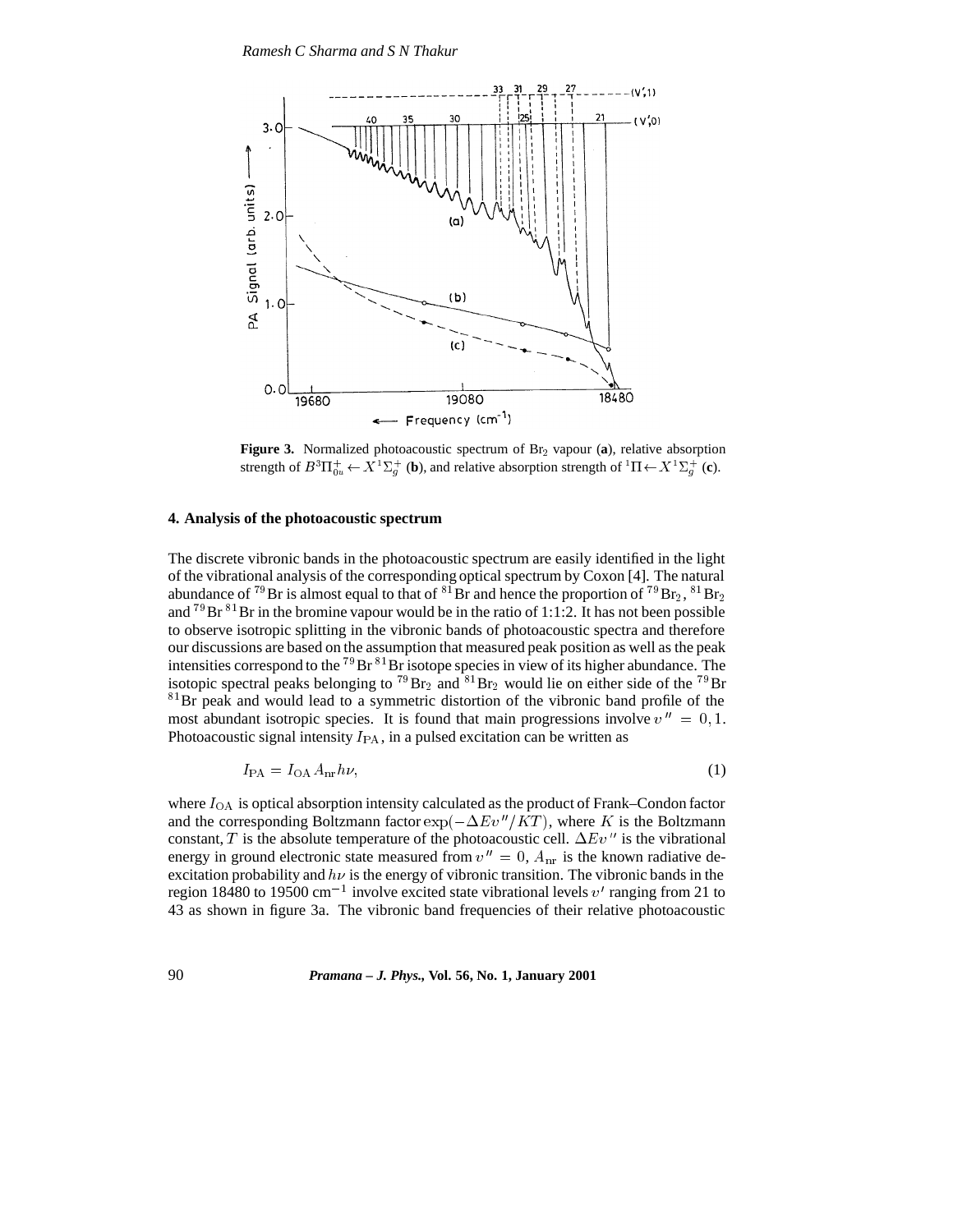**Table 1.** Vibronic assignments of the photoacoustic spectra and the relative nonradiative decay rates between 18480 cm<sup>-1</sup> and 19500 cm<sup>-1</sup> of the  $B \leftarrow X$  system of Br2 molecules.

| Observed<br>band freq.<br>$\rm (cm^{-1})$ | Relative<br>photoacoustic<br>intensity<br>$(I_{\mathrm{PA}})$ | Assignment<br>(v', v'') | Calculated<br>band freq.<br>$\rm (cm^{-1})$ | Calculated<br>absorption<br>intensity<br>$(I_{\text{OA}})$ | Relative<br>non-radiative<br>decay rate<br>$(A_{nr})$ |
|-------------------------------------------|---------------------------------------------------------------|-------------------------|---------------------------------------------|------------------------------------------------------------|-------------------------------------------------------|
| 18489.0                                   | 0.28                                                          | (21,0)                  | 18487.2                                     | 3.01                                                       | 0.050                                                 |
| 18571.0                                   | 0.76                                                          | (22,0)                  | 18570.7                                     | 3.40                                                       | 0.120                                                 |
| 18607.7                                   | 1.11                                                          | (27,0)                  | 18608.0                                     | 3.52                                                       | 0.167                                                 |
| 18651.5                                   | 1.44                                                          | (23,0)                  | 18650.1                                     | 3.80                                                       | 0.203                                                 |
| 18668.6                                   | 1.48                                                          | (28.1)                  | 18668.6                                     | 3.41                                                       | 0.252                                                 |
| 18724.6                                   | 0.87                                                          | (24,0)                  | 18724.5                                     | 4.28                                                       | 0.217                                                 |
| 18724.6                                   | 0.87                                                          | (29,1)                  | 18725.4                                     | 3.27                                                       | 0.284                                                 |
| 18778.8                                   | 1.70                                                          | (30,1)                  | 18778.5                                     | 3.10                                                       | 0.293                                                 |
| 18801.0                                   | 1.78                                                          | (25,0)                  | 28797.1                                     | 4.66                                                       | 0.204                                                 |
| 18876.0                                   | 1.84                                                          | (31,1)                  | 18828.0                                     | 2.91                                                       | 0.336                                                 |
| 18867.0                                   | 2.06                                                          | (26,0)                  | 18865.0                                     | 4.99                                                       | 0.219                                                 |
| 18875.0                                   | 2.04                                                          | (32,1)                  | 18873.9                                     | 2.71                                                       | 0.400                                                 |
| 18915.8                                   | 2.04                                                          | (33,1)                  | 18916.3                                     | 2.49                                                       | 0.433                                                 |
| 18929.0                                   | 2.14                                                          | (27,0)                  | 18929.2                                     | 5.26                                                       | 0.215                                                 |
| 18992.0                                   | 2.12                                                          | (28,0)                  | 18990.0                                     | 5.45                                                       | 0.204                                                 |
| 19047.2                                   | 2.18                                                          | (29,0)                  | 19046.6                                     | 5.57                                                       | 0.205                                                 |
| 19100.0                                   | 2.22                                                          | (30,0)                  | 19099.6                                     | 5.61                                                       | 0.212                                                 |
| 19149.9                                   | 2.30                                                          | (31,0)                  | 19149.1                                     | 5.59                                                       | 0.215                                                 |
| 19196.0                                   | 2.36                                                          | (32,0)                  | 19195.0                                     | 5.49                                                       | 0.223                                                 |
| 19236.8                                   | 2.38                                                          | (33,0)                  | 19237.4                                     | 5.32                                                       | 0.232                                                 |
| 19278.6                                   | 2.41                                                          | (34,0)                  | 19276.4                                     | 5.12                                                       | 0.245                                                 |
| 19309.0                                   | 2.44                                                          | (35,0)                  | 19312.2                                     | 4.88                                                       | 0.259                                                 |
| 19345.0                                   | 2.50                                                          | (36,0)                  | 19344.9                                     | 4.59                                                       | 0.282                                                 |
| 19371.9                                   | 2.54                                                          | (37,0)                  | 19374.7                                     | 4.25                                                       | 0.309                                                 |
| 19401.2                                   | 2.56                                                          | (38,0)                  | 19401.7                                     | 4.01                                                       | 0.328                                                 |
| 19425.6                                   | 2.58                                                          | (39,0)                  | 19427.1                                     | 3.78                                                       | 0.350                                                 |
| 19450.1                                   | 2.60                                                          | (40,0)                  | 19448.2                                     | 3.36                                                       | 0.401                                                 |
| 19468.0                                   | 2.63                                                          | (41,0)                  | 19467.7                                     | 3.09                                                       | 0.440                                                 |
| 19487.0                                   | 2.65                                                          | (42,0)                  | 19485.0                                     | 2.70                                                       | 0.501                                                 |
| 19501.2                                   | 2.70                                                          | (43,0)                  | 19500.1                                     | 2.41                                                       | 0.571                                                 |

intensities and assignments are shown in the first, second and third columns of table 1 respectively. The frequencies of vibronic transitions were calculated from the vibrational constants reported by Coxan [1] and are given in column 4 of table 1. The absorption intensities of the vibronic bands were calculated from the Frank–Condon factors reported by Coxon [4] and these are included in column 5. The non-relative decay rates of relaxation from the excited vibronic levels are given in column six of table 1. The relative rate of non-radiative decay (see table 1) obtained from eq. (1) has been plotted in figure 4 and for comparison we have also plotted the radiative decay rate based on the work of Clyne and Heaven [7] which shows an inverse behaviour as expected. In the range of excited state vibrational quantum number  $10 < v' < 50$  there are no abrupt changes in the nonradiative decay rate. This is in contrast to the case of the similar electronic transition of iodine molecule where the abrupt variation in non-radiative decay rate was explained as a result of predissociation from  $23 \le v' \le 27$  in the B state [8].

*Pramana – J. Phys.,* **Vol. 56, No. 1, January 2001** 91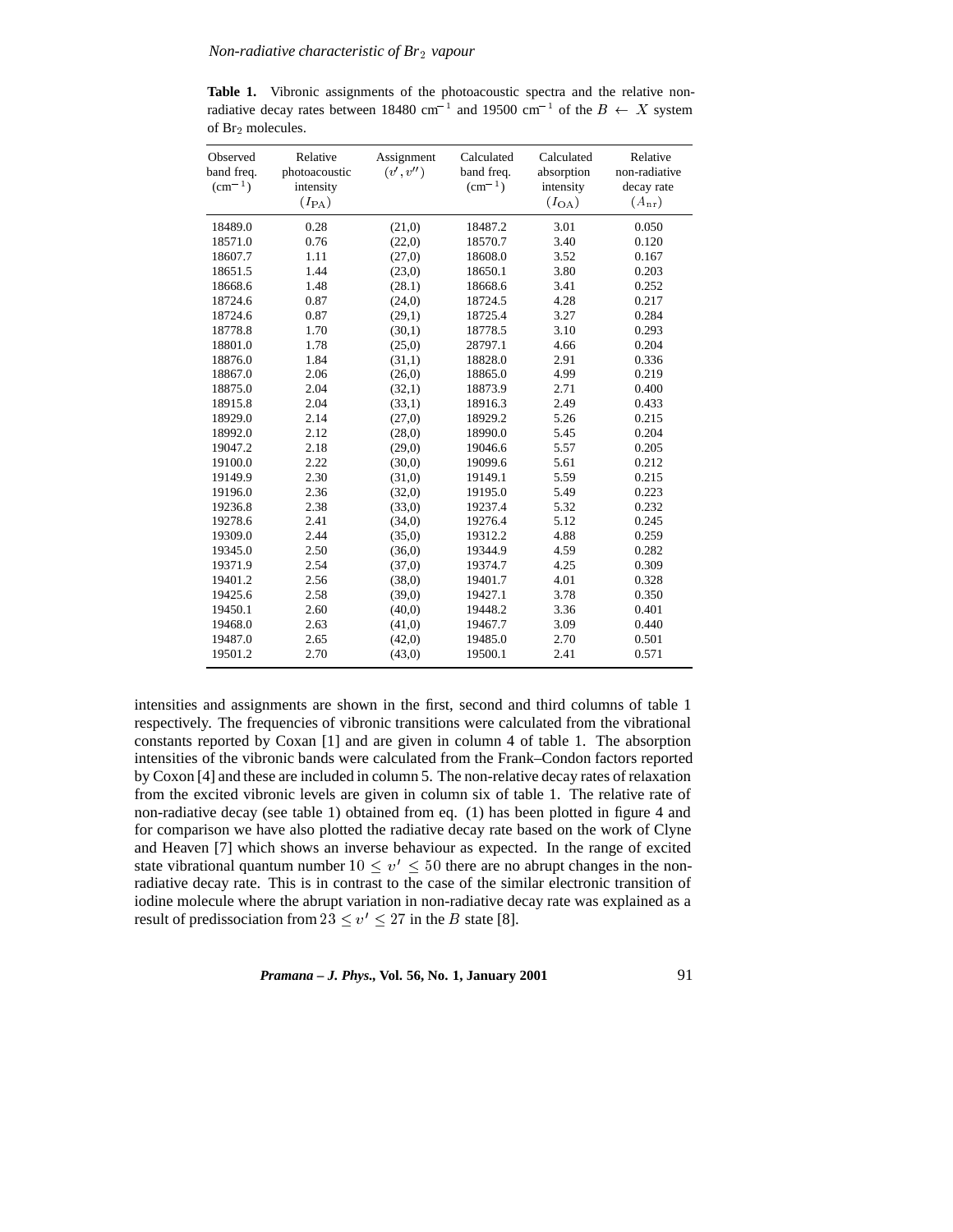

**Figure 4.** Variation of non-radiative (**a**) and radiative (**b**) decay rates with vibrational quantum numbers of  $B^3 \Pi_{0u}^+$  state.

#### **5. Mechanisms of non-radiative decay in Br**2 **vapour**

The heat generation following excitation of the Br<sub>2</sub> molecules to the  $B^3\Pi_{0u}^+$  state may result from the following processes:

- (a) Vibrational-rotational relaxation in the  $B^3\Pi_{0u}^+$  state.
- (b) Predissociation of the  $B^3\Pi_{0u}^+$  state mediated by the repulsive  ${}^1\Pi$  state.
- (c) Non-radiative de-excitation from the  $B^3 \Pi_{0u}^+$  state to the  $X^1 \Sigma_g^+$  state.
- (d) Vibrational-rotational relaxation in the  $X^1\Sigma_g^+$  state.

The heat energy released in processes (a) and (d) are generally a small fraction of the total optical energy absorbed by the molecule and the major heat signals are generated by non-radiative de-excitations (b) and (c). Clyne and Heaven [8] have concluded that the mean quantum yield of fluorescence using broad band excitation between 514 nm (18514  $\text{cm}^{-1}$ ) and 590 nm (16945 cm<sup>-1</sup>) is less than 5%. This data suggests that about 95% of the excited  $\text{Br}_2$  molecules relax non-radiatively. A large fraction of the discrete bands of the  $B^3 \Pi_{0u}^+ \leftarrow X^1 \Sigma_g^+$  absorption fall in this frequency range 18514–16945 cm<sup>-1</sup> at 298 K. At the higher frequency end of this range the relative intensity of the background continuum is larger than that of the discrete bands whereas at 558 nm  $(17916 \text{ cm}^{-1})$  the ratio of the continuum to the discrete absorption considerably below unity is shown by Clyne and Heaven [7].

We have also used the absorption intensity measurements reported by Lindemann and Wiesenfeld [9] to estimate relative contributions of  $B^3 \Pi_{0u}^+ \leftarrow X^1 \Sigma_g^+$  and  ${}^1\Pi \leftarrow$  $X^1\Sigma_g^+$  transitions to the photoacoustic spectrum. These data have been normalized with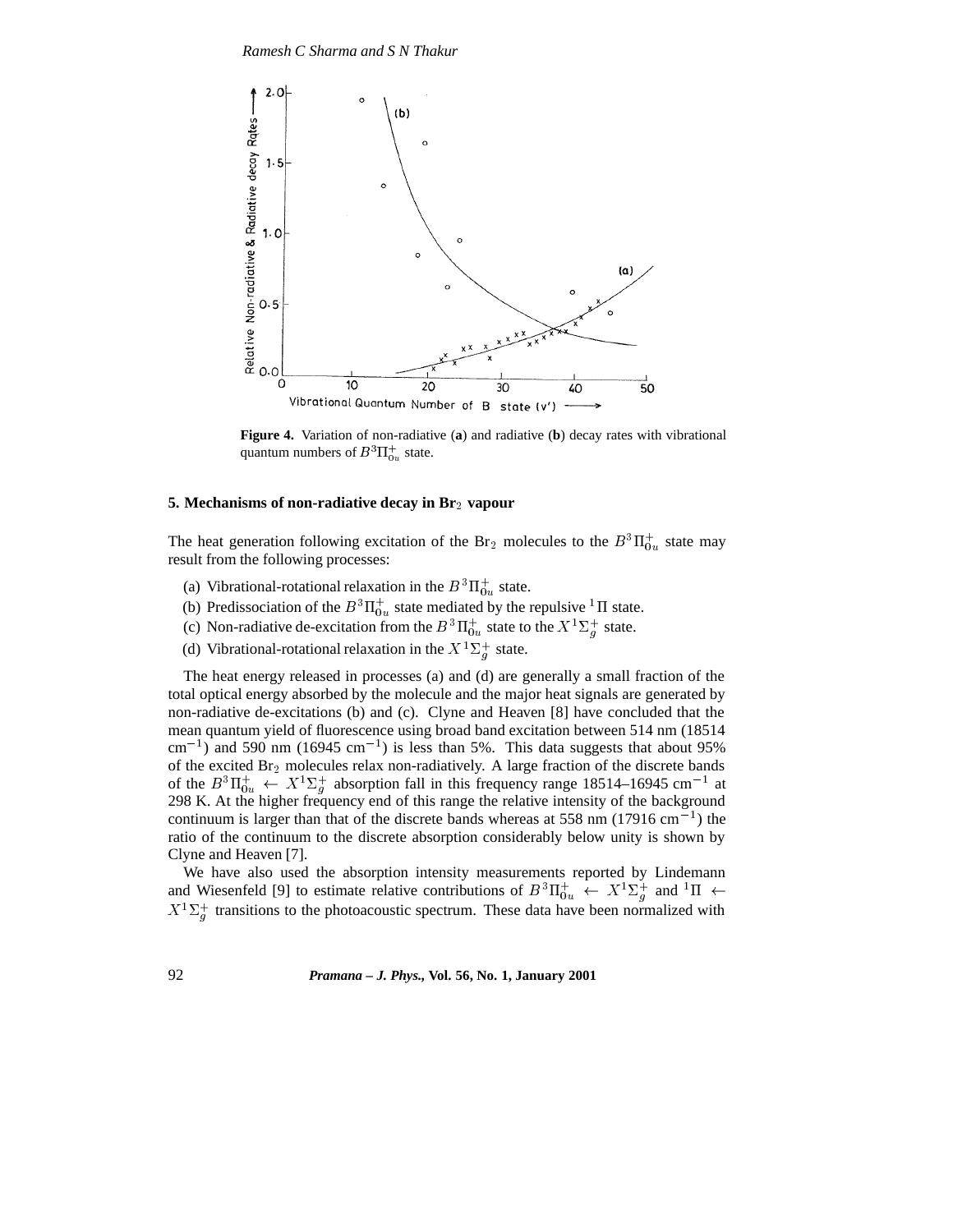**Table 2.** Relative absorption strength of  $B^3 \Pi_{0u}^+ \leftarrow X^1 \Sigma_q^+$  and  ${}^1\Pi \leftarrow X^1 \Sigma_q^+$  transitions in the frequency range  $17539-19994$  cm<sup>-1</sup>.

| Wavelength Frequency<br>(nm) |       | $\in_B \leftarrow x$ | $\in_{B\leftarrow X} (\lambda)$<br>(cm <sup>-1</sup> ) (L. mol. cm <sup>-1</sup> ) $\in_{B \leftarrow X (511nm)}$ (L. mol. cm <sup>-1</sup> ) $\in_{\Pi \leftarrow X (511nm)}$ | $\in$ $\Pi \leftarrow X$ | $\in$ $\Pi \leftarrow$ $X(\lambda)$ |
|------------------------------|-------|----------------------|--------------------------------------------------------------------------------------------------------------------------------------------------------------------------------|--------------------------|-------------------------------------|
| 500                          | 19994 | 62.1                 | 1.57                                                                                                                                                                           | 11.50                    | 2.06                                |
| 505                          | 19796 | 57.5                 | 1.46                                                                                                                                                                           | 9.20                     | 1.63                                |
| 511                          | 19579 | 49.0                 | 1.25                                                                                                                                                                           | 7.00                     | 1.25                                |
| 520                          | 19225 | 39.0                 | 0.99                                                                                                                                                                           | 4.60                     | 0.81                                |
| 530                          | 18862 | 29.9                 | 0.76                                                                                                                                                                           | 2.87                     | 0.51                                |
| 535                          | 18668 | 25.5                 | 0.65                                                                                                                                                                           | 2.30                     | 0.40                                |
| 540                          | 18514 | 20.7                 | 0.50                                                                                                                                                                           |                          |                                     |
| 550                          | 18177 | 13.8                 | 0.35                                                                                                                                                                           |                          |                                     |
| 560                          | 17852 | 7.0                  | 0.19                                                                                                                                                                           |                          |                                     |
| 570                          | 17540 | 5.2                  | 0.11                                                                                                                                                                           |                          |                                     |

respect to absorption at 511 nm (19579 cm<sup>-1</sup>) and are given in table 2. The relative intensities of  $B^3\Pi_{0u}^+ \leftarrow X^1\Sigma_g^+$  (figure 3b) and  ${}^1\Pi \leftarrow X^1\Sigma_g^+$  (figure 3c) absorption have been adjusted to 1.25 at 511 (19579  $\text{cm}^{-1}$ ) so that these could be easily compared with the photoacoustic spectrum shown in figure 3a. It is found that the relative contribution of  ${}^1\Pi \leftrightarrow X^1\Sigma_g^+$  absorption (figure 3c) exceeds that of  $B^3\Pi_{0u}^+ \leftarrow X^1\Sigma_g^+$  absorption (figure 3b) on the higher frequency side of the dissociation limit 511 nm. The absorption of  ${}^{1}\Pi \leftarrow X {}^{1}\Sigma_{g}^{+}$  transitions is negligibly small on the lower frequency side of 18520  $cm<sup>-1</sup>$ . The sum of the relative intensities of figures 3b and 3c taken together account for the relative background in the photoacoustic spectrum shown in figure 3a. The increasing background continuum in figure 3a thus seems to result from the dominant role of  ${}^{1}\Pi_{1u} \leftarrow X {}^{1}\Sigma_{g}^{+}$  non-radiative de-excitation. In addition to direct absorption  ${}^{1}\Pi$  state the Br<sub>2</sub> molecules excited to the  $B^3\Pi_{0u}^+$  state may also get transferred to the  $^1\Pi_{1u}$  state from where they relax non-radiatively. There is indication of the  ${}^{1} \Pi_{1u}$  and  $B {}^{3} \Pi_{0u}^{+}$  potential curves touching each other at smaller values of inter-nuclear separations which may involve an easy predissociation of  $Br<sub>2</sub>$  molecules by transfer from the latter to the former as suggested by Tellinghuisen *et al* [10]. The presence of discrete bands of lower frequency side of 18520 cm<sup>-1</sup> suggests that major contributions to photoacoustic signals comes from the direct non-radiative decay of Br<sub>2</sub> molecules from the  $B^3\Pi_{0u}^+$  state to the ground state.

In view of the above discussion we reached the following conclusions regarding the mechanisms of non-radiative excitations of Br<sub>2</sub> molecules from the  $B^3\Pi_{0u}^+$  state.

- (a) For transition frequencies greater than  $19579 \text{ cm}^{-1}$  (511 nm), the photoacoustic signals result from dissociation of the  $B^3\Pi_{0u}^+$  state with a larger contribution resulting from the dissociation of  ${}^{1}\Pi_{1u}$  state.
- (b) For transition in the frequency range  $19579 \text{ cm}^{-1}$  to  $18520 \text{ cm}^{-1}$  there is almost equal contribution to non-radiative decay of molecules from the  $B\,{}^{3}\Pi_{0u}^{+}$  and the  $^{1}\Pi_{1u}$ state as evidenced by figures 3b and 3c.
- (c) For transitions with frequencies less than  $18520 \text{ cm}^{-1}$ , major part of the photoacoustic signal results from direct non-radiative decay of  $B^3 \Pi_{0u}^+$  state molecules to the ground state.